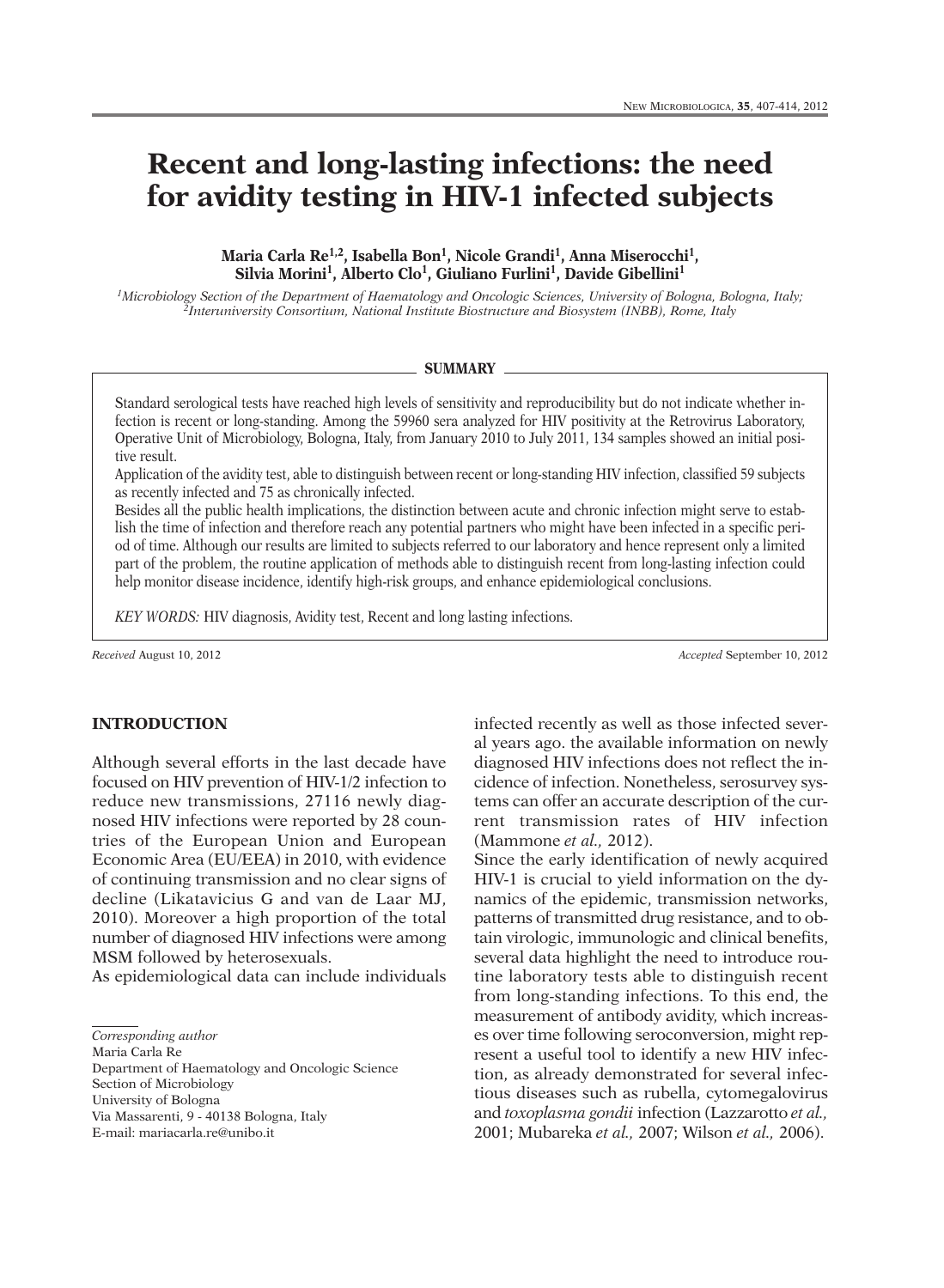If an early diagnosis provides useful indications for an achievable immunological and virological follow-up, admission to a drug treatment protocol and prompt partner notification, a late diagnosis is frequently associated with adverse outcomes including an increased risk of clinical progression, blunted immune recovery on highly active antiretroviral therapy and a greater risk of drug toxicity (Waters and Sabin, 2011). The proportion of subjects diagnosed late is largely unknown and varies according to geographical areas, setting and definitions (D'armino Monforte *et al.,* 2011). Although several HIV assays able to detect specific antibody are available, stigma prevents some people attending public health centers for testing and they discover they are HIV-positive late after infection. In view of this, the Centers for Disease Control and Prevention (CDC, 2003) has encouraged expanded HIV testing to identify the estimated 21% of persons living with HIV who remain undiagnosed (Campsmith *et al.,* 2010).

However, HIV counseling and testing are the mainstays of HIV prevention programs since the licensure of the first enzyme immunoassay to detect HIV antibodies in 1985. Since then testing technologies have improved, offering new possibilities to utilize HIV testing as a prevention approach (Heffelfinger *et al.,* 2008).

Because HIV testing represents secondary prevention for people who learn their HIV status, and primary prevention for the community, this report focuses on HIV serological results obtained during the last three years. To this end, among all the serum samples analyzed for HIV 1/2 antibody detection in our laboratory, we selected a restricted number of sera that resulted positive for the first time with any previous HIV test or with a previous negative result. Our aim was to distinguish recent from established infection by analysis of the avidity index, a robust method (Sweeting *et al.,* 2009) easily performed in a routine laboratory setting, in an attempt to shed more light on the importance of the early diagnosis of HIV infection.

# **MATERIALS AND METHODS**

#### *Patients and sera*

From January 2010 to July 2012 (31 months), 59660 serum samples from hospitalized or laboratory admitted subjects were analyzed for the presence of antibody to HIV-1/2.

A total of 603 HIV positive samples were identified according to standard algorithms (CDC 1989; O'Brien *et al.,* 1992; Constantine *et al.* 2005; Masciotra *et al.,* 2011) for screening and confirmatory tests (Table 1).

Among this group, we selected 138 sera from patients who showed a positive result for the first time (Table 2). In particular, all selected patients met the following criteria:

- 1) a first-time indeterminate or positive enzymelinked immunosorbent assay;
- 2) western blot profile positive or compatible with ongoing seroconversion;
- 3) HIV-1 RNA detectable plasma levels. We excluded from our database archives all samples from a known previous HIV serum positivity.

The baseline characteristics of the patients included in the study are shown in Table 3. All the subjects were enrolled after informed consent according the Helsinki declaration of 1975. Intensive medical evaluation established that transmission had occurred by sexual contact in all subjects excluding any drug abuse. All the samples were analyzed by western blotting assay, guanidine-based avidity assay, RNA viral load and CD4 count.

#### *ELISA and Immunoblot assay*

Each sample was tested by ELISA (CMIA Abbott, USA) and western blotting using INNO-LIATM HIV-1/2 score assay (Innogenetics, Gent, Belgium) according to the manufacturer's instructions. Immunoblot strip was interpreted following the criteria of the INNO LIA HIV-1/II score test, read and interpreted by LIRAS<sup>TM</sup> software, providing scanner calibration to ensure accurate readings of results, as previously described (Re *et al.,* 2010).

#### *HIV antibody avidity assay*

For each serum sample, two aliquots were prepared by a 1/10 dilution with phosphate buffered saline (PBS) and 1M guanidine (G) as denaturing agent respectively. Both aliquots were shaken and incubated for ten minutes at room temperature and then tested as previously described (Re *et al.,* 2008, Suligoi *et al.,* 2002) using an ELISA platform from Vironostika, BioMerieux (Boxtel, the Netherlands). Sample/cutoff (S/CO) ratios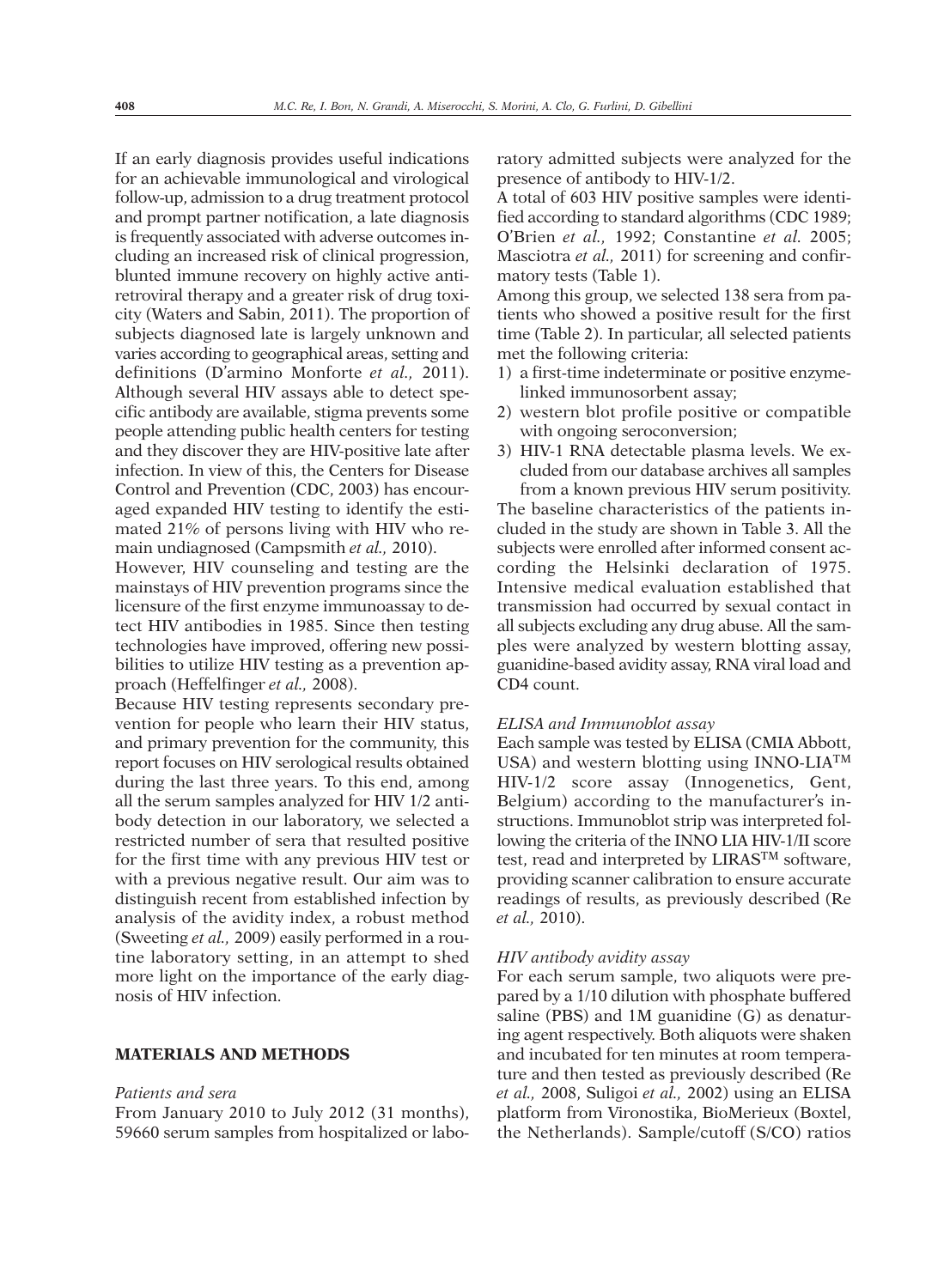were calculated and the avidity index of HIV antibodies was computed as (S/CO ratio of the G aliquot)/(S/COratio of the PBS aliquot). A cut-off of 0.75 was selected according to previous observations (Selleri *et al.,* 2007, Re *et al.,* 2008).

| TABLE 1 - HIV 1/2 positivity from January 2010 to |
|---------------------------------------------------|
| July 2012 observed in the Retrovirus Laboratory,  |
| Bologna, Italy.                                   |

|                       | Total number<br>of serum<br>samples assayed<br>by EIA | Number of<br>HIV positive<br>by EIA<br>and/or WB |
|-----------------------|-------------------------------------------------------|--------------------------------------------------|
| January-December 2010 | 21960                                                 | 186                                              |
| January-December 2011 | 25045                                                 | 207                                              |
| January-July 2012     | 12655                                                 | 210                                              |
| Total                 | 59660                                                 | 603                                              |
|                       |                                                       |                                                  |

TABLE 2 - *Serum samples with HIV positivity by EIA and/or WB and serum samples with an initial EIA and WB positivity, selected in the period considered (from January 2010 to July 2012).*

|                       | Number of serum<br>samples with<br>an initial FIA<br>and WB positivity |
|-----------------------|------------------------------------------------------------------------|
| January-December 2010 | 46/186 (24.7%)                                                         |
| January-December 2011 | 49/207 (23.7%)                                                         |
| January-July 2012     | 39/210 (18%)                                                           |
| Total                 | 134/603 (22.2%)                                                        |

# TABLE 3 - *Baseline characteristics of HIV-infected patients (134 subjects)*

*with an unknown previous HIV serum positivity.*

| Gender                                                | 116 men: 18 women                        |
|-------------------------------------------------------|------------------------------------------|
| Age (mean years $\pm$ SD)                             | $39.5+10$ (men)<br>$38.8 \pm 11$ (women) |
| CD4 count cells $\times$ 10 <sup>6</sup> per l (mean) | $400+264$                                |
| Plasma HIV-1 RNA copies/ml (mean)                     | $3.4x10^5+2.9x10^5$                      |

# **HIV-1 RNA quantification**

HIV RNA quantification was performed in all plasma samples obtained within one week after the first ELISA positive samples from all subjects who met the inclusion criteria. Samples were analyzed for HIV-1 RNA level using the COBAS AmpliPrep/Cobas TaqMan HIV-1 Test (Roche Diagnostics GmbH, Mannhein, Germany) according to the manufacturer's instructions. HIV RNA levels were expressed as copy number per ml of plasma and the lowest detection limit of the assay was 20 copies/ml.

# *Peripheral blood CD4 lymphocytes*

Peripheral blood CD4+ T lymphocytes were counted by flow cytometry (FACScan, Becton and Dickinson, Mountain View, CA, USA) using commercially available monoclonal antibody (Becton-Dickinson).

# *Statistical analysis*

Simple descriptive statistical measures for the avidity index were calculated (mean values and range). Fisher test and Wilcoxon Rank Sum test were used for immunoblot and avidity index results, respectively.

# **HIV-1 subtyping**

HIV-1 subtyping was conducted by phylogenetic analysis using a neighbor-joining method with the Kimura 2-parameter distances (DNADIST and NEIGHBOUR modules of the PHYLIP software) [http://evolution.genetics.washington.edu/ phylip.html]. All *pol* sequences, available for each sample, were used for alignment with reference strains of a known subtype derived from the Los Alamos database [www.hiv.lanl.gov] using ClustalX and edited manually by BioEdit.

# **RESULTS**

Among the 59960 sera analyzed for HIV positivity from January 2010 to July 2012, 603 presented a specific level of HIV antibody by conventional tests.

#### **HIV positivity by EIA and avidity index**

By consulting our laboratory databases, we selected only positive samples without any previous record of EIA and/or WB HIV positive test.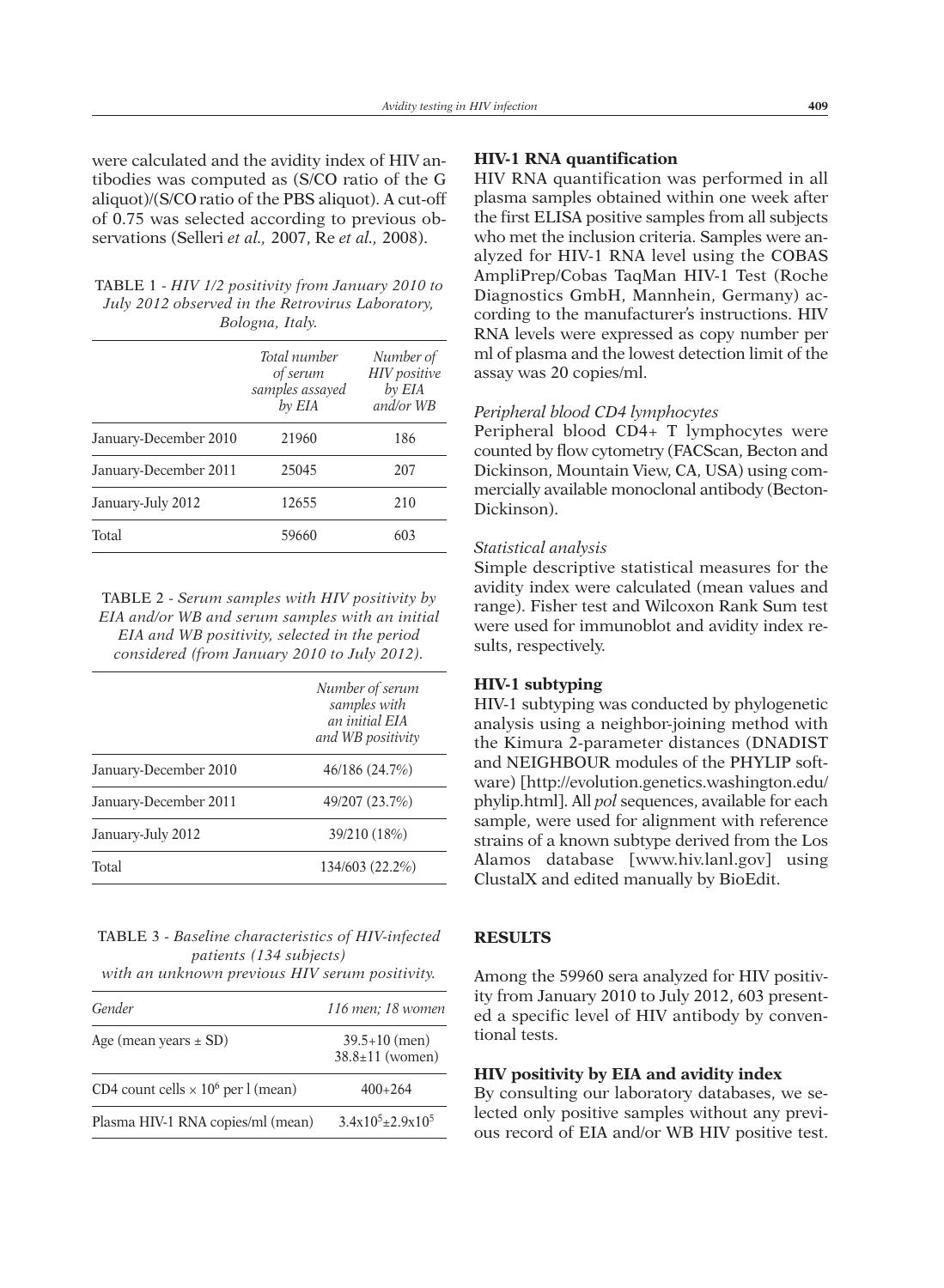|                       | Recent infections | Long-lasting infections | Total |
|-----------------------|-------------------|-------------------------|-------|
| January-December 2010 | 27(59%)           | 19(41%)                 | 46    |
| January-December 2011 | $16(30\%)$        | 37(70%)                 | 49    |
| January-July 2012     | 16(41%)           | 23(59%)                 | 39    |
| Total                 | 59 (44%)          | 75 (56%)                | 134   |

TABLE 4 - *Serum samples with an initial EIA and WB positivity divided into recent (RI) and long-lasting infection (LLI) on the basis of the avidity index (<0.75 OD and > 0.76 OD respectively).*

On this basis we enrolled only 134 HIV-1 positive samples (Table 2) with the following parameters: a first positive or indeterminate or enzyme-linked immunosorbent assay followed by a western blot profile positive or compatible with ongoing seroconversion. Most of patients were men (116 men versus 18 women).

All the samples with a settled HIV positivity were analyzed for antibody avidity levels and divided into two groups on the basis of AI: 59 sera with low avidity levels (AI ≤0.75OD classified as sera from a presumed recent infection) and 75 with high avidity levels (AI ≥0.76 OD classified as sera from subjects with a presumed long-lasting infection) (Table 4). Results obtained by avidity test disclosed a recent infection in more than 40% of subjects enrolled in our study.

#### **Western blotting assa**

Antibody patterns were studied by western blotting analysis in all positive samples without any

previous record of EIA and/or WB HIV positive test. As shown in material and methods we considered positive the antibody response to specific HIV protein when the intensity of the antigen line reaction was between 2+ and 4+ positive rating, validated by software comparison with positive and negative control strips. The specific HIV-1 proteins used as target in Inno Lia system are the gp120, gp41, p31, p24 and p17 viral proteins.

The percentage of serum reactivity to HIV-1 proteins differed widely in the two groups of serum samples (RI versus LLI). In particular, the WB analysis performed in sera from patients with a presumed old infection (more than six months from seroconversion) showed a complete pattern of antibody reactivity against all *gag*, *env* and *pol* proteins. Moreover, a significantly lower reactivity (p>0.001) to HIV-1 proteins has been found in sera from newly infected individuals (within six months from seroconversion). In this group on-



FIGURE 1 - *WB reactivity in serum samples from newly (white square) and chronically (black square) HIV-infected patients from 2010 to mid 2012.*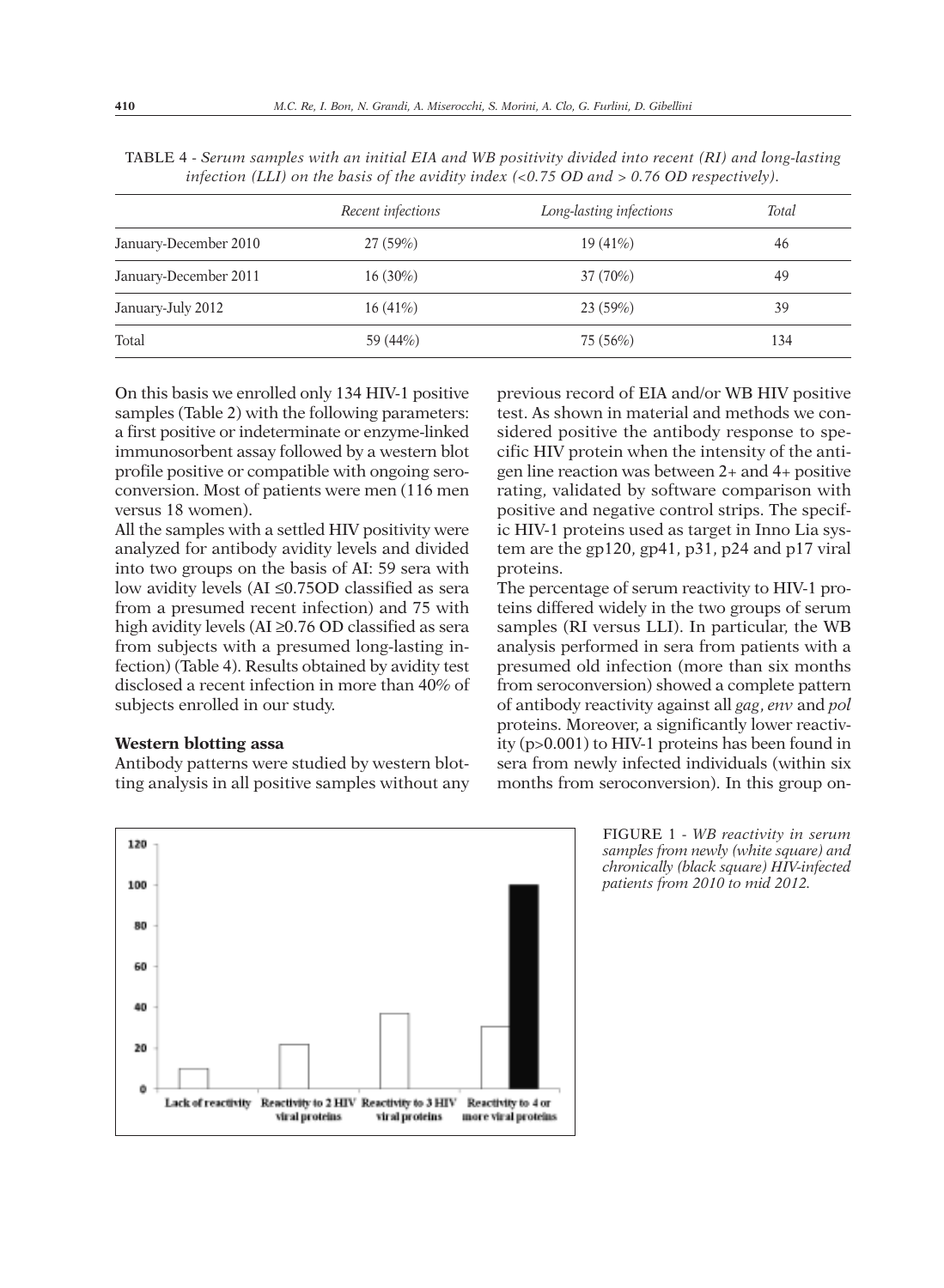|       | New HIV infections          | HIV RNA viral load     | CD4               |
|-------|-----------------------------|------------------------|-------------------|
| 2010  | 27                          | $2.0x105 \pm 1.8x10^5$ | $777 \pm 360$     |
| 2011  | 16                          | $1.1x105 \pm 2.3x10^5$ | $608.9 \pm 572$   |
| 2012  | 16                          | $9.0x105+2.8x10^5$     | $498.5 \pm 545$   |
| Total | 59                          | $4.1x105+2.3x105$      | $628.1 \pm 492.3$ |
|       | Long-lasting HIV infections | HIV RNA viral load     | CD4               |
| 2010  | 19                          | $2.3X105 \pm 1.7x10^5$ | $188.9 \pm 230$   |
| 2011  | 37                          | $2.1x105 \pm 3.6x10^5$ | $172.7 \pm 239$   |
| 2012  | 23                          | $4.3x105+7.9x10^5$     | $160.6 \pm 189$   |
| Total | 79                          | $2.9x105+4.4x10^5$     | $174.0 \pm 219$   |

TABLE 5 - *Virological and immunological markers in detected new and long-lasting infections.*

ly 18 sera out 59 (about 30%) showed a similar pattern of reactivity compared with the sera from long-lasting infected subjects, while most samples (70%) showed a reduced pattern of antibody reactivity (Figure 1), confirming an ongoing seroconversion model. In particular, 35 samples showed a reactivity against two or three proteins, while six sera did not present any reactivity by WB analysis despite a positive or indeterminate result by EIA.

# **HIV-1 RNA viral load and CD4 levels**

Focusing our attention only on samples from patients with a first positive or indeterminate EIA, we performed HIV viral load on a plasma sample obtained from the same subject within one week of EIA/WB analysis. The overall viral load at baseline ranged from  $1.8x10^3$  to  $5x10^5$  copies/mL (new infections) and  $1.8x10^4$  to  $5x10^5$  copies/ml (longlasting infections) with a mean value of  $4.1x10<sup>5</sup>$ and  $2.9x10<sup>5</sup>$  respectively, showing a higher but



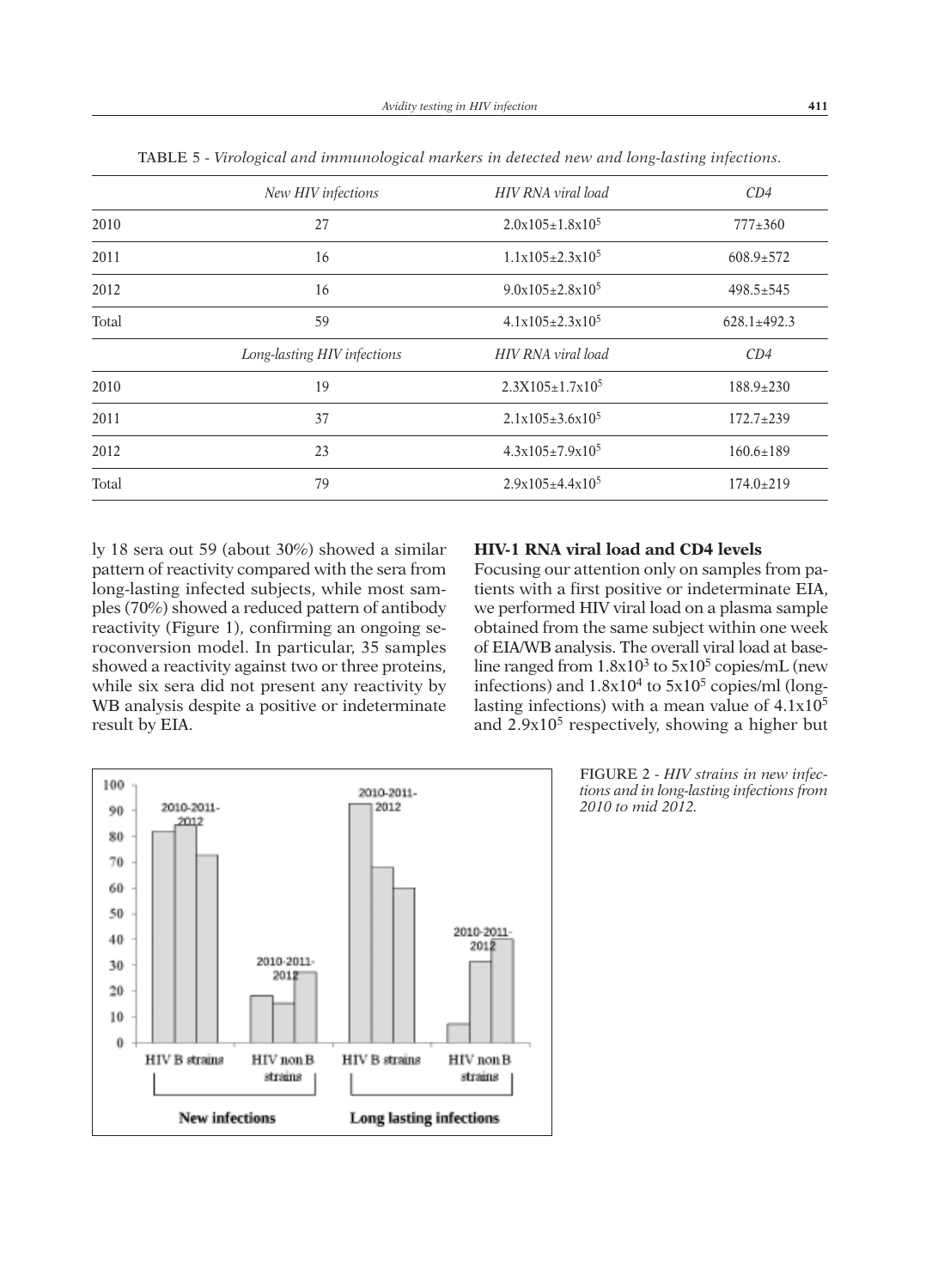not significant (p=0.058) mean value in naïve individuals.

Consistently, the CD4 cell count (cell/ l) was clearly higher in newly infected in comparison with chronically infected patients (628.1±492.3 versus 174.0±219, p<0.0001) (Table 5).

# **HIV-1 subtyping**

Viral strains were analyzed in most patients enrolled in this study. In particular, plasma samples were available for 46 out of 59 new infections diagnosed and 48 out of 75 long-lasting infections. Results showed (Figure 2) a major prevalence of B strains in both new and old infections. Focusing on viral strains isolated from plasma samples of recently HIV-infected subjects, we found a prevalence of B strains in a variable percentage from 80 and 70% (81.8%, 84.6% and 72.7% in 2010, 2011 and 2012 respectively) and non-B strains in a variable percentage from 18 to 27%.

On the other hand, the prevalence of B strains in long-lasting infected patients showed a decreasing trend in the years considered, and an increasing prevalence of HIV non-B (from 7% in 2010 up to 60% in 2012) in long-lasting infections. Moreover, recorded non-B strains were mainly represented by A1, F1 and G subtypes both in newly and chronically infected individuals, even if HIV recombinant forms (CRFs) were only observed in long-lasting infections (data not shown).

# **DISCUSSION**

This study reports a retrospective analysis of serum samples with an initial positive HIV-1/2 serological result to distinguish recent and established infections.

As is known, an early diagnosis offers several advantages since it maximizes the benefit of HIV care, offers the opportunity for monitoring and timely initiation of therapy, and reduces morbidity and mortality (Heffelfinger *et al.,* 2008).

Serological results obtained at the Retrovirus Laboratory, Operative Unit of Microbiology, Bologna, Italy from January 2010 to July 2011 showed initial positive results in 134 samples. Further analysis disclosed a higher prevalence of men ( 86% men versus 14% women) with a similar mean age between genders (39.5 and 38.8 respectively). None of the selected samples showed any previous positive HIV-1/2 results, as certified by our database archives.

To distinguish between recent or long-standing HIV infections, in addition to WB analysis we applied a homemade avidity test previously standardized in our and other laboratories (Re *et al.,* 2008, Suligoi *et al.,* 2003, 2011).

Among our subjects, 59 subjects could be classified as recently infected, in accordance with previous reports suggesting a presumed seroconversion time within the last six months, since the avidity test showed an OD ranging from 0.35 to 0.75.

Interestingly, WB analysis was less sensitive than immunoenzymatic assay routinely applied in our laboratory: 10% of sera with a positive or indeterminate ELISA test did not show any reactivity to HIV specific proteins, suggesting that immunoenzymatic assays (fourth generation tests) are often able to precede (from days to a couple of weeks) WB positivity (Re *et al.*, 2008,Cohen *et al.,* 2010; Daskalakis A. 2011).

In addition, all the plasma samples from both recently and long-lasting infected people showed high levels of RNA copies. After HIV infection, plasma HIV RNA levels begin to increase at about 1.5 weeks to two weeks, peaking at around three to six weeks after infection (Cohen *et al.,* 2010, Daskalakis A. 2011)

As expected, the CD4 cell count was significantly higher in newly infected subjects compared to patients with high avidity levels, emphasizing that despite an obvious viral replication an acceptable level of CD4 cells in HIV-infected subjects represents a positive indication to delay antiretroviral therapy. However, the main problem is people found to be HIV-infected but with an estimated seroconversion time exceeding six months at the time of study. In addition to a high avidity index, the medium-low levels of CD4 and high levels of viral replication could date these infections as long-lasting and open the scenario to *late presenters*, whose number is largely unknown worldwide.

Patients are commonly defined as HIV *late presenters* if they are first diagnosed with a CD4 count below 200/mm3 or a clinical diagnosis of AIDS, but other definitions consider using CD4 + T cell count thresholds as low as 100/mm3 (D'Arminio Monforte, 2011, Krentz *et al.,* 2004,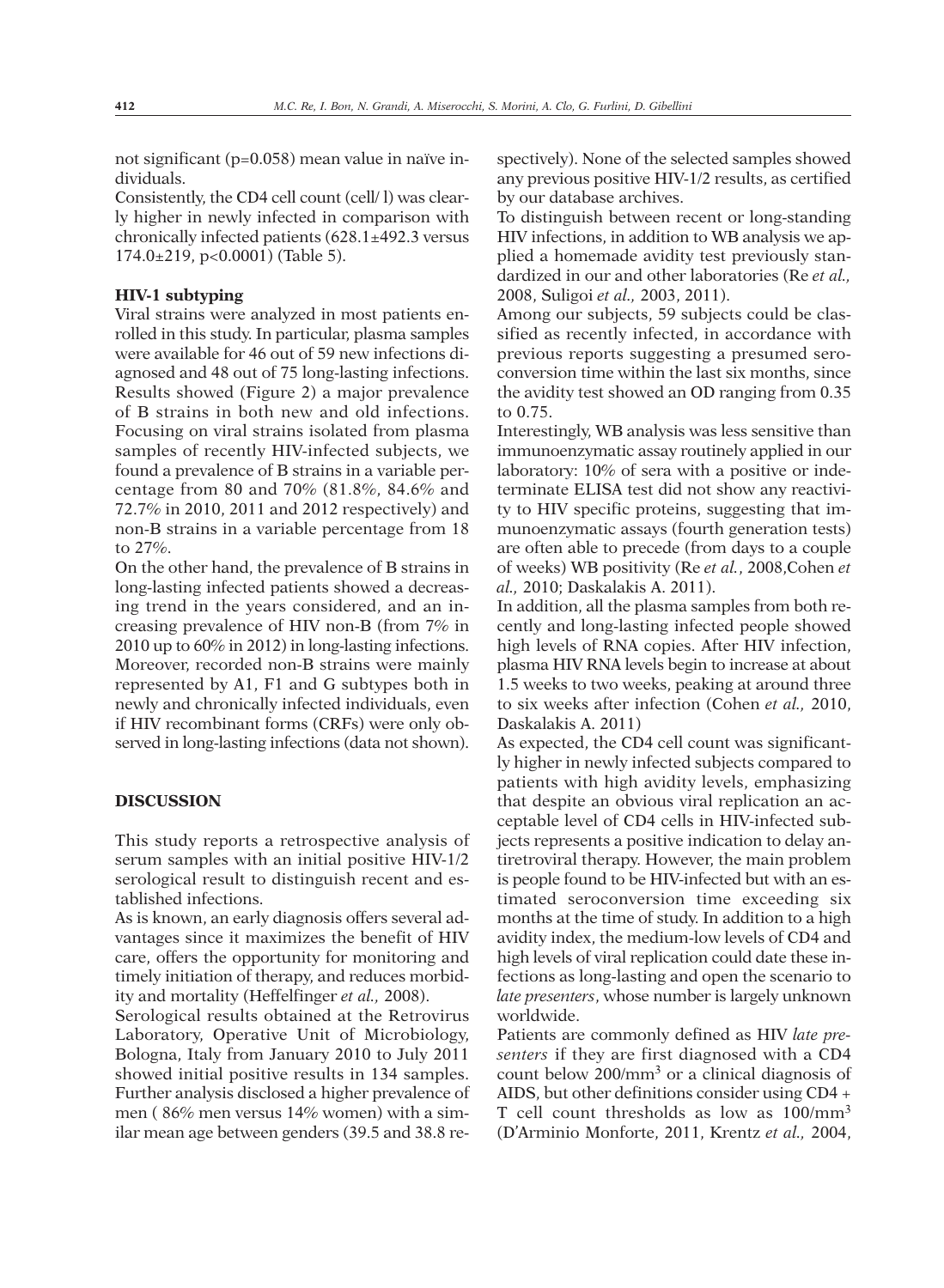Antinori *et al.,* 2010 and 2011). According to several data, 25% of individuals are unaware of their HIV infection and are responsible for 54% of new infections (Daskalakis A. 2011).

Besides a major prevalence of B strains in both new and old infections, our results showed an increasing prevalence of non-B subtypes, at least in the three years considered. This phenomenon seems to be more prominent in long-lasting infected patients with an increasing circulation (from 7% in 2010 up to 60% in 2012) of HIV non-B subtypes (Ciccozzi *et al.,* 2010).

Although our data are strictly limited to a local survey, they demonstrate that a non-negligible number of subjects were found positive late after seroconversion with high levels of HIV RNA replication. In addition, a considerable number of subjects with a late diagnosis showed a CD4 cell count already below the threshold at which ART initiation is recommended (Antinori *et al.,* 2012). Since a late presentation to care is associated with a worse prognosis, the need to identify HIV infection as early is possible must be considered an absolute priority. However, in a complex scenario also characterized by the so-called "late presenters" the importance of early HV diagnosis is unquestionable and three main points must be considered: the introduction of HIV testing as a routine part of medical care, the implementation of new models for a rapid diagnosis outside the medical setting, and the routine application of avidity tests able to approximate the time of acquisition of HIV infection at in each first diagnosis.

Besides all the public health implications, the distinction between acute and chronic infection might serve to establish the time of infection and therefore reach any potential partners who might have been infected in a specific period of time. Although our results are limited to subjects referred to our laboratory and hence represent only a limited part of the problem, the routine application of methods able to distinguish recent from long-lasting infection could help monitor disease incidence, identify high-risk groups, and enhance epidemiological conclusions.

#### *ACKNOWLEDGMENTS*

*The authors wish to acknowledge contributions of Mrs Maria Luce Nemi and Miss Manuela D'Arcangelo for their precious and essential technical support.*

*Grant sponsor: Fondazione Cassa di Risparmio Bologna, Italy (n° 2006.0035, June 2006); Fondazione del Monte di Bologna e Ravenna, Italy (n° 376 bis/2009); AIDS projects of the Italian Ministry of Health (n° 40H5); University of Bologna funds for selected research topics and MURST 60.*

#### **REFERENCES**

- ANTINORI A., JOHNSON M., MORENO S., YAZDANPANAH Y.. ROCKSTROH J.K. (2010). Report of a European Working Group on late presentation with HIV infection: recommendations and regional variation. *Antivir. Ther.* **1**, 31-35.
- ANTINORI A., MARCOTULLIO S., AMMASSARI A., ANDREONI M., ANGARANO G., ARMIGNACCO O., CAROSI G., CINQUE P., D'ARMINIO MONFORTE A., DI PERRI G., ENSOLI B., FLORIDIA M., GALLI M., MASTROIANNI C., MATTEELLI A., MAZZOTTA F., MORONI M., PAL G.., PUOTI M., PURO V., RIZZARDINI G., SAGNELLI E., VELLA S., VULLO V., LAZZARIN A; ITALIAN HIV GUIDELINES WORKING GROUP. (2012). Italian guidelines for the use of antiretroviral agents and the diagnostic-clinical management of HIV-1 infected persons. Update 2011. *New Microbiol.* **35**, 113-159.
- CAMPSMITH ML., RHODES PH., HALL HI., GREEN TA. (2010). Undiagnosed HIV prevalence among adults and adolescents in the United States at the end of 2006. *J. Acquir. Immune Defic. Syndr.* **53**, 619-624.
- CENTERS FOR DISEASE CONTROL AND PREVENTION. (1989). Interpretation and use of the Western blot assay for serodiagnosis of human immunodeficiency virus type 1 infections. *MMWR Morb. Mortal. Wkly. Rep.* **38**, 1-7.
- CENTERS FOR DISEASE CONTROL AND PREVENTION. (2003). Advancing HIV prevention: new strategies for a changing epidemic - United States. *MMWR Morb. Mortal. Wkly. Rep*. **52**, 329-332.
- CICCOZZI M., BON I., CIOTTI M. (2010) Do the HIV-1 subtypes circulating in Italy resemble the Red Queen running in Carroll's novel? *New Microbiol.* **33**, 179- 181.
- COHEN M.S., GAY C.L., BUSCH M.P., HECHT F.M. (2010). The detection of acute HIV infection. *J. Infect. Dis.* **202**, S270-S277.
- CONSTANTINE N.T., SAVILLE R.D., DAX E.M. (2005). Retroviral testing and quality assurance. MedMira Laboratories, Halifax, Nova Scotia, Canada 1-701.
- D'ARMINIO MONFORTE A., COZZI-LEPRI A., GIRARDI E., CASTAGNA A., MUSSINI C., DI GIAMBENEDETTO S., GALLI M., CASSOLA G., VULLO V., QUIROS-ROLDAN E., LO CAPUTO S., ANTINORI A; ICONA FOUNDATION STUDY GROUP. (2011). Late presenters in new HIV diagnoses from an Italian cohort of HIV-infected pa-